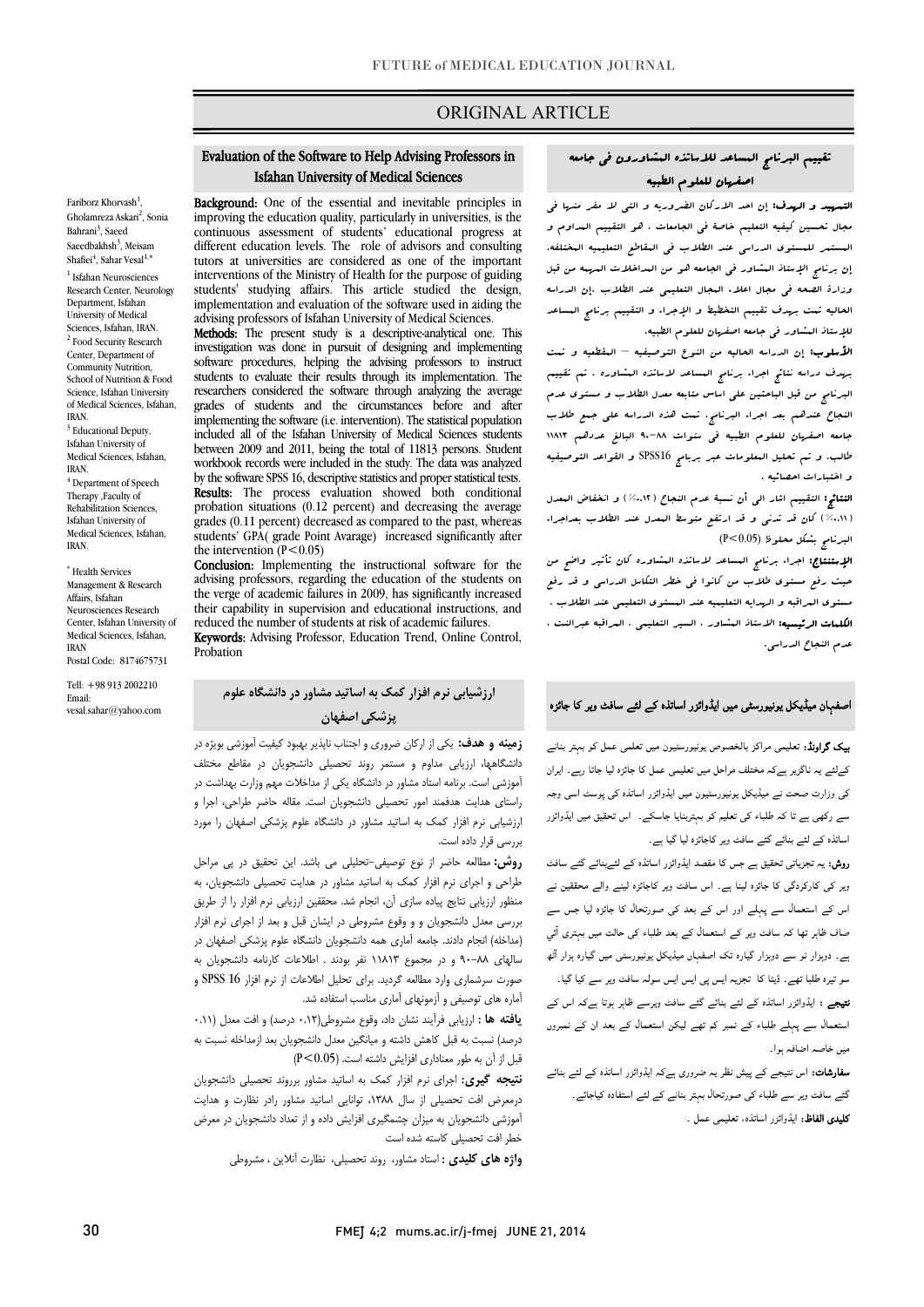### INTRODUCTION

As a pioneering system in promoting the scientific and cultural levels of the youth, higher education system is one of the main acting, constructing and forming for each country's future growth. The high sensitivity of this issue has caused governments to give priorities in investing heavily in this section. (1)

One of the essential and inevitable principles in improving the quality of education, especially in universities is the continuous evaluation of the students' education at different levels. Descriptive and analytical analysis of the students' educational status during school and comparison of the acquired average scores can be effective in better compilation of education programs, promoting the education quality and finally improving the efficacy of relevant authorities (2, 3). The number of medical students, like other groups, has increased in recent years. Quantitative increase of these students with no regard for improving the educational quality and skills can have adverse effects on the medical community and health services. On the other hand, research shows that about 12% of medical students have got conditional cases and probations at least once during their studies. Probation and the education failures or underdevelopments could happen due to various reasons, one of which is guidance and academic consultations (4). The advisor program at universities is one of the major interventions of Ministry of Health and Medical Education, which is in line with target instructions of students' academic affairs. The mentioned program is designed for the prevention of academic failures, providing scientific promotions and eliminating educational, research, personal, social, emotional and welfare problems of student at different levels of education (5).

According to advisors regulations ratified at the thirty-ninth meeting of the Supreme Council for Planning Medical Sciences (dated 2009), which replaced the supervisor regulations (dated 2003) and all other contradictory ones, the advising professor is one of the members of a university or a faculty, responsible for educational guidance and consultation of the students at different levels. Needless to say, the supervisors (instructors) and the advising professors in recent years have had important roles in promoting students' scientific levels and talents. It has been stated in the advisors' regulations that the advising professor should analyze and identify the effective factors on the education trends of the students and if necessary, refer them to the related authorities to further their developments, as well as, compensate for the shortcomings related to their education (6,7). What is essential to verify this important task is an accurate knowledge of students' education and social conditions.

The literature review indicated only one study in particular that considered the role of the advisor professors. Results of the study by Lotfi and et al. (8) in evaluating the role of advising professors revealed the implementation of a plan for them has been effective in the promotion of devoted students' GPA. Their research was based on students' consultation meetings and GPA variations. Accordingly,

 education section of Isfahan University of Medical Sciences designed and prepared a software package in that context. This software has prepared the ground for contributions of the advising professors, verifying aims, offering easy access consultation. To overcome the shortage of literature concerning advising professors and designing softwares, the researchers decided to have a more precise analysis of the applications of the software. to the data and communication with students requiring

#### METHODS

 The present study is a descriptive-analytical study. The research was done in pursuit of the designing and implementing steps for the software, to help the advising Software designers determined priorities needed for a web- based software in this regard through the help of the consultants, professionals and veteran professors, instruction experts and revising the contexts (4). of the designers and experts of the education department. professors in conducting students to evaluate its results. Implementation of the software was also done via guidance

 In the first and second semesters for the execution, the education department specialists informed capabilities and goals of the software to the user professors through letters. meetings were preplanned separately for each faculty, and the objectives, benefits, applications and possible problems in using the software were discussed. The experts were asked to contact with the software designers in the or questions. After the design and implementation, the views and suggestions of the teaching professors were recorded both in oral and written forms in order to match the potentials of the software with the requirements of the This software pursued the following objectives: Explanatory sessions were held in the second semester. The education department in case of experiencing any problems teachers and students, as well as for more applied plans.

 - Facilitating access of the advisors to academic records, education trends and social specifications of the students.

 - Sending and receiving the necessary prognosis via the diagram of students' educational progress.

- Reporting the names of those at risk of academic failures.

 - Possibility of comparing students' academic behaviors and sending appropriate messages to relevant people.

 - Possibility of alerting the advisor professors regarding the automatically. probated students under consultations via e-mails

 - Sending e-mails to advisors regarding the probated students whose first semester average score was over 10% less than the previous semester.

 consultation, with the number of failed subjects being more than two. Alert to advisors regarding the students under

 - Sending e-mails to advisor professors regarding the students having more than one conditional probated subject. deviations are two points less than the class average score. - Identification of students whose GPA standard

 - Sending students' names with academic drops to the student consultation center, faculty educational assistants, educational services office and deputy of education of the university and the center for the devotees.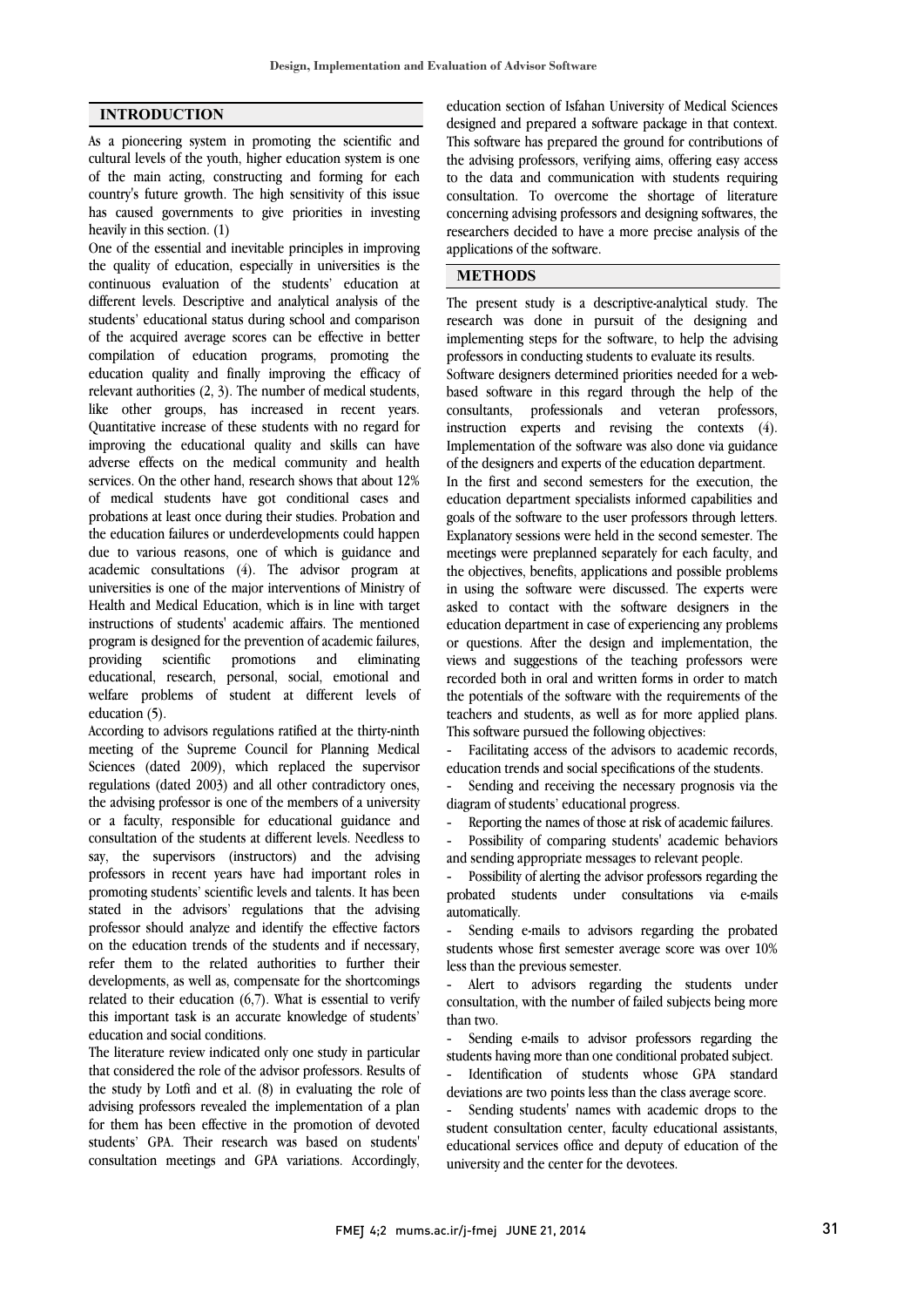Finally, the present study was performed for assessing the role of designed software. According to the software design objectives, researchers considered the evaluation of before and after executing the software (intervention). Researchers believe that although GPA is not the only factor of evaluating the education process, it seems it is the clearest indicator (8). The population contained all the people) during 2009-2011. Students' recorded data of all the specialized education groups studying in major, bachelor and general medicine levels were included in the study. Postgraduate students and students of specialty in score workbooks and also due to the different calculations of the average scores at the specialty doctorate level. The variables of occurring probation (failure in 2 subjects or more) , plus the decrease in the students' average scores in the mentioned variables one year before the intervention, within the first and second years after implementing the software. The data was analyzed by the software SPSS 16, descriptive statistics and appropriate statistical tests. software via analyzing GPA of the students and probations students of Isfahan University of Medical Sciences (11813 medicine were excluded due to lack of access to recorded different fields of study and faculties were compared with

recorded for the research after obtaining the required permissions and proper coordination with the education department of the university, provided that their names It is to note that the data of the students score books was would not be revealed.

#### **RESULTS**

 The students were 11813 people, including 3671 in 2009, 3858 in 2010, and 4284 in 2011.

 The students' GPA was 15.6 in 2009, 15.74 in 2010 and 15.85 in 2011.

 Their GPA is significantly different before and after of survey. Tukey test revealed that their GPA in 2011 was higher than that in 2009 and 2010.  $(P<0.05)$ 

 The comparative test of the average score of probation indicated that the probation of students fell significantly before and after the implementation of the software  $(26.05)$  $(P<0.05)$ 

> ֦  $\overline{a}$

#### DISCUSSION

 The software in helping faculty advisors identified the students with probation/ drop of the GPA/failing 2 or more courses online; therefore, the necessary warnings to the advisors, educational authorities, experts in educational

 consultants were sent in an electronic form or online status. Students with academic drops can be detected on the basis of parameters considered in the software; hence, the SAMA database (virtual education system of Isfahan Medical Science University). Before this project, consulting teachers or professors had to sign out the students' workbook and compare it with their previous semesters. In other words, necessary warnings are given by e-mail to the advisor by the

| Table 1. Classification of students into different<br>fields of study and faculty |                                      |           |         |  |  |  |  |  |
|-----------------------------------------------------------------------------------|--------------------------------------|-----------|---------|--|--|--|--|--|
| Faculty                                                                           | Field                                | Frequency | Percent |  |  |  |  |  |
| Dentistry                                                                         | General<br>Dentistry                 | 1230      | 10.4    |  |  |  |  |  |
|                                                                                   | Prosthodontics                       | 87        | .7      |  |  |  |  |  |
| Medicine                                                                          | General<br>Medicine                  | 2049      | 17.3    |  |  |  |  |  |
|                                                                                   | Laboratory<br>Science                | 192       | 1.6     |  |  |  |  |  |
|                                                                                   | Radiology                            | 409       | 3.5     |  |  |  |  |  |
|                                                                                   | Anesthesiology                       | 388       | 3.3     |  |  |  |  |  |
| Pharmacology                                                                      | Pharmacology                         | 1520      | 12.9    |  |  |  |  |  |
|                                                                                   | Nursing                              | 1528      | 12.9    |  |  |  |  |  |
|                                                                                   | <b>Operating Room</b>                | 455       | 3.9     |  |  |  |  |  |
|                                                                                   | Midwifery                            | 542       | 46      |  |  |  |  |  |
| Management<br>and IT                                                              | <b>Medical Records</b>               | 183       | 1.5     |  |  |  |  |  |
|                                                                                   | Medical Library                      | 254       | 2.2     |  |  |  |  |  |
|                                                                                   | <b>Health Services</b><br>Management | 347       | 2.9     |  |  |  |  |  |
| Health                                                                            | Occupational<br>Health               | 275       | 2.3     |  |  |  |  |  |
|                                                                                   | Environmental<br>Health              | 534       | 4.5     |  |  |  |  |  |
|                                                                                   | Public Health                        | 181       | 1.5     |  |  |  |  |  |
| Rehabilitation                                                                    | Orthotics                            | 251       | 2.1     |  |  |  |  |  |
|                                                                                   | Physiotherapy                        | 324       | 2.7     |  |  |  |  |  |
|                                                                                   | Occupational<br>Therapy              | 193       | 16      |  |  |  |  |  |
|                                                                                   | Speech Therapy                       | 274       | 2.3     |  |  |  |  |  |

ī Ĩ i Table 2. Frequency distribution of the students with probation conditions in the risk of education drop before and after execution of the plan

| <b>Educational Year</b> | 2009 (before of intervention) |         | 2010 (after of intervention) |         | 2011 (after of intervention) |         |
|-------------------------|-------------------------------|---------|------------------------------|---------|------------------------------|---------|
| Probation               | Frequency                     | Percent | Frequency                    | Percent | Frequency                    | Percent |
|                         | 26                            | 0.61    | 40                           | 0.58    | 34                           | 0.55    |
| Drop of GPA             | 13                            | 0.29    | 13                           | 0.21    |                              | 0.15    |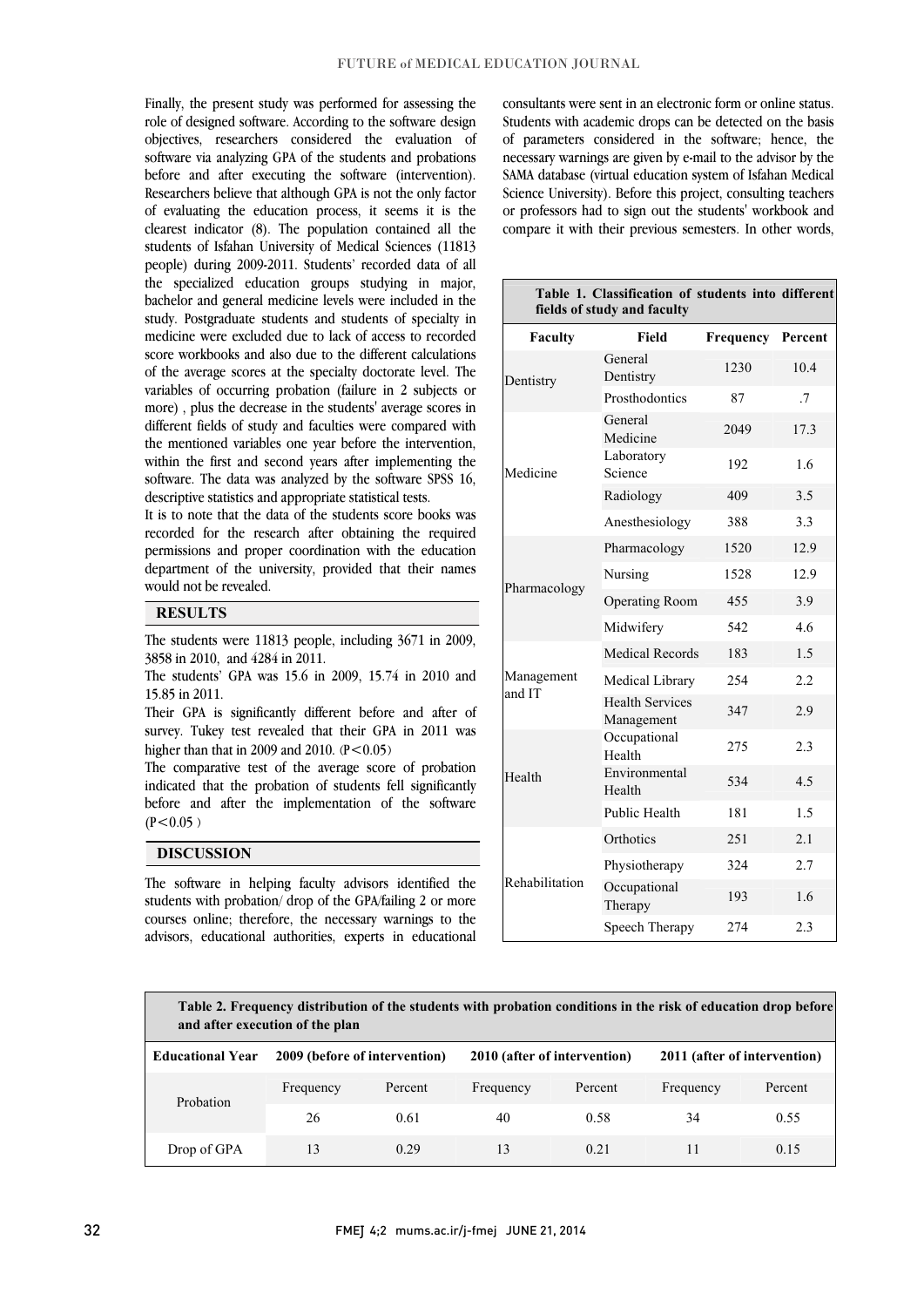

I

probation, failure and GPA drop of students were calculated manually. Due to the particular situation of the professors of medical university, most of whom have clinical activities as well as private offices and are, as a result, too occupied, the mentioned manual calculations were not done in most cases. After culturing software design and recording views of professors, eventually the software capabilities were completely identified. Its implementation process was performed similarly for all professors but the no feedback was gained from those teachers who benefit from its facilities. Large sample size can minimize the effects of confounding variables, such as varied use of the software by the advisors, which has also influenced this study. The results displayed that the information of the students in different fields were recorded entered the study with similar ratios (Table 1). Also entrance of students' information from different faculties in different years (Table 2) has caused the results of analyzing the students' average scores to directly refer to the effects of implementing the software to the researcher. Significantly, probation and decline in GPA were different before and after implementation of the software. In fact, implementing this software for helping the advisor professors, on the education of those inclined to education drops, facilitated the supervision and management of their students through this provided electronic facility with proper ease and speed; plus, it encouraged them to communicate with those at risk of education failures after identifying them and to provide the required guidance and take the necessary measures (Figure 1). Although various factors could be effective in increasing the average score of the students, but it was tried in this research to reduce the confounding variables by recording data and using appropriate information; besides, with regards to the researchers like Bearden, Hazaveeie, etc who identified lack of proper relation between the instructing professor and the students as one of the main reasons in education failures, the considered software was further evaluated by the students' GPAs (3, 9).

 respectively, among all the students of Isfahan Medical It can be inferred from table (3) that the percentages in dropping the average score and also occurrence of probation conditions have reduced to 11 and 12

 Science University, which, as mentioned earlier, is research in Hamadan Medical Science University indicated that achieving scores less than ten and using consultation services and education instructions by the instructing professor were quite important from the viewpoint of the year before and 1/2 years after implementing the software illustrated that the average scores can increase by doing so. Furthermore, the average scores of the second year was significantly higher than that during the year before Clearly, the rising trend of GPA could be on account of higher familiarity of most teachers with the software and the explanatory meetings held by the education department in the second year. Hazaveie et al stated that students need proper galaxied and consulation which ideas to their training teachers and professors for such purposes enhances their skills and provides better communication with the students and higher satisfaction (3). The results of show that executing the regulation in advisor professor aspect ends up in students' education progress. The results of the investigations by Barani et al pointed out the rate in visiting the instructing professors (advisors) has a direct a lot of researchers and authorities believe that students' consultation sessions could provide them with valuable services. Enhancing their achievement and increasing positive self-esteem, solving employment problems, increasing social skills are among the most important services mentioned above. Advances in this field reduce and solve the problems during education and altogether increase education progress of students. Hence, the students' visits to advisors and following the guidelines given by the teachers-consultants (7,10). statistically significant. In this respect, the results of the students (3). Comparison of students' average GPA for one intervention and also the first year of implementation. proper guidance and consultation which leads to their the present study confirmed others in this respect. Studies effect on the students' average scores. They emphasize that improving mutual relations in families and acquiring or mentioned issue could highlight the importance of

 The results of the research by Lotfi et al on the role of advisors in the progress of devotee students' GPAs depicted students' average rate of GPAs has significantly increased